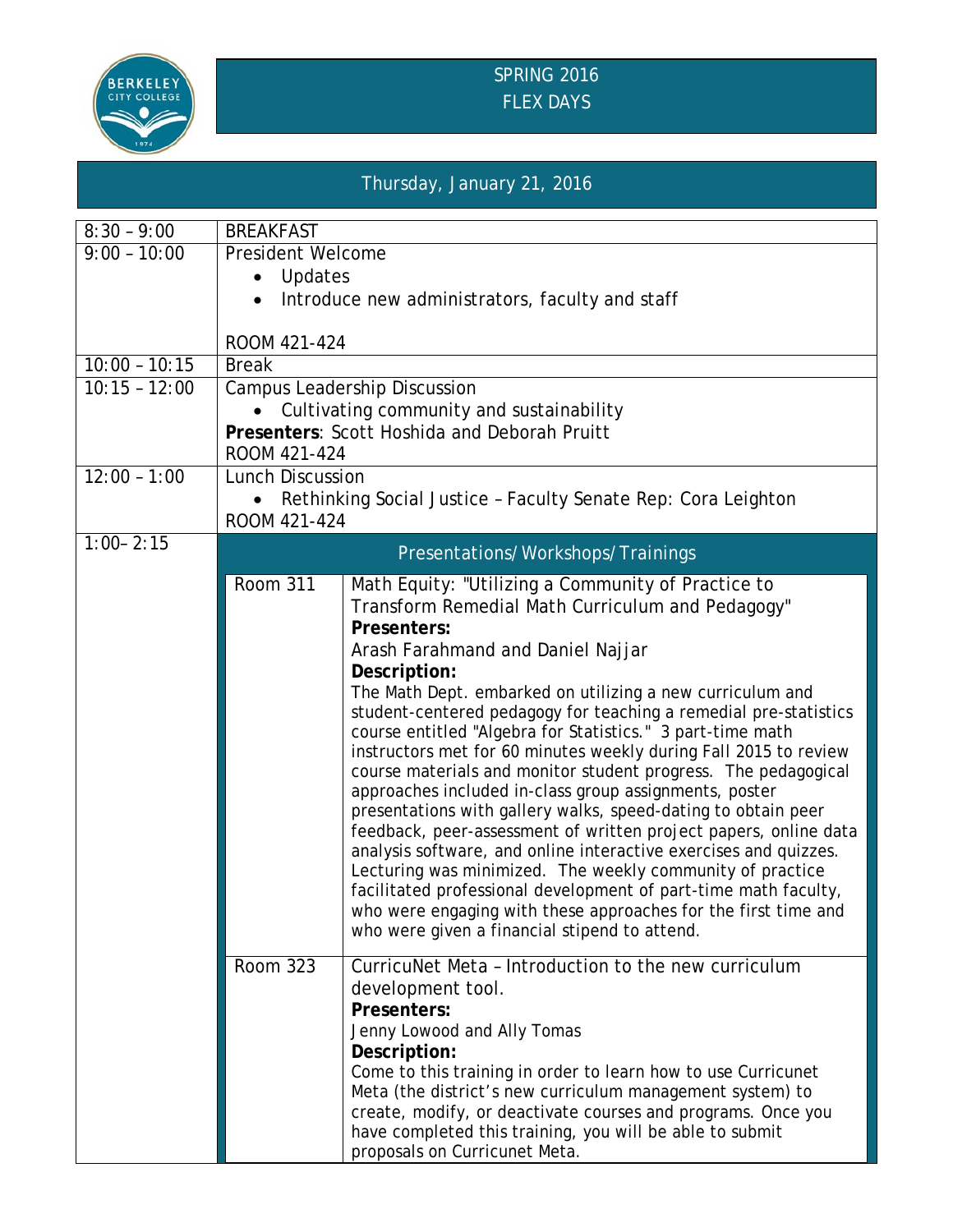|               | <b>Room 316</b>                   | Distance Education: Forum: crowd-source advice for your<br>online/hybrid class<br>Presenters:<br>Heather Dodge, Tom Kies, Fabian Banga, Linda McAllister and<br>Justin Hoffman<br>Description:<br>Join colleagues from the social sciences, multimedia, and arts<br>departments in an informal conversation about best practices<br>and road blocks in online learning. During this conversation we<br>will tackle how to better serve students, improve retention<br>rates, transition face-to-face assignments into successful online<br>assignments, and learn about innovations in online support from<br>one another. Bring a question, a best practice, a hard-learned<br>lesson to share, or just come listen and learn. |  |  |  |
|---------------|-----------------------------------|---------------------------------------------------------------------------------------------------------------------------------------------------------------------------------------------------------------------------------------------------------------------------------------------------------------------------------------------------------------------------------------------------------------------------------------------------------------------------------------------------------------------------------------------------------------------------------------------------------------------------------------------------------------------------------------------------------------------------------|--|--|--|
| $2:15 - 2:30$ | <b>Break</b>                      |                                                                                                                                                                                                                                                                                                                                                                                                                                                                                                                                                                                                                                                                                                                                 |  |  |  |
| $2:30-3:45$   | Presentations/Workshops/Trainings |                                                                                                                                                                                                                                                                                                                                                                                                                                                                                                                                                                                                                                                                                                                                 |  |  |  |
|               | <b>Room 311</b>                   | Math Equity: Tutoring and Office Hours<br>Presenter: Kelly Pernell                                                                                                                                                                                                                                                                                                                                                                                                                                                                                                                                                                                                                                                              |  |  |  |
|               | <b>Room 313</b>                   | TurnItIn - Introduction and advanced features<br>Presenter:<br>Jenny Lowood<br>Description:<br>Turnitin.com is best known as a plagiarism detection tool. It is<br>also a rich feedback and grading tool which provides for<br>teachers, among other advanced features, the ability to give<br>"quickmark" comments, annotations, and voice comments to<br>students, to easily create a gradebook in Excel, to use tailored<br>electronic rubrics, and to send group emails to students at the<br>email addresses they commonly use. At this workshop, you'll<br>learn about these features, get a turnitin account, and begin<br>setting up a class and a first assignment.                                                    |  |  |  |
|               | <b>Room 341</b>                   | Sabbatical Workshop<br>Presenter:<br><b>Brandon Celaya</b><br>Description:<br>A brief overview of the application process as stated in the union<br>contract.                                                                                                                                                                                                                                                                                                                                                                                                                                                                                                                                                                   |  |  |  |
|               |                                   |                                                                                                                                                                                                                                                                                                                                                                                                                                                                                                                                                                                                                                                                                                                                 |  |  |  |